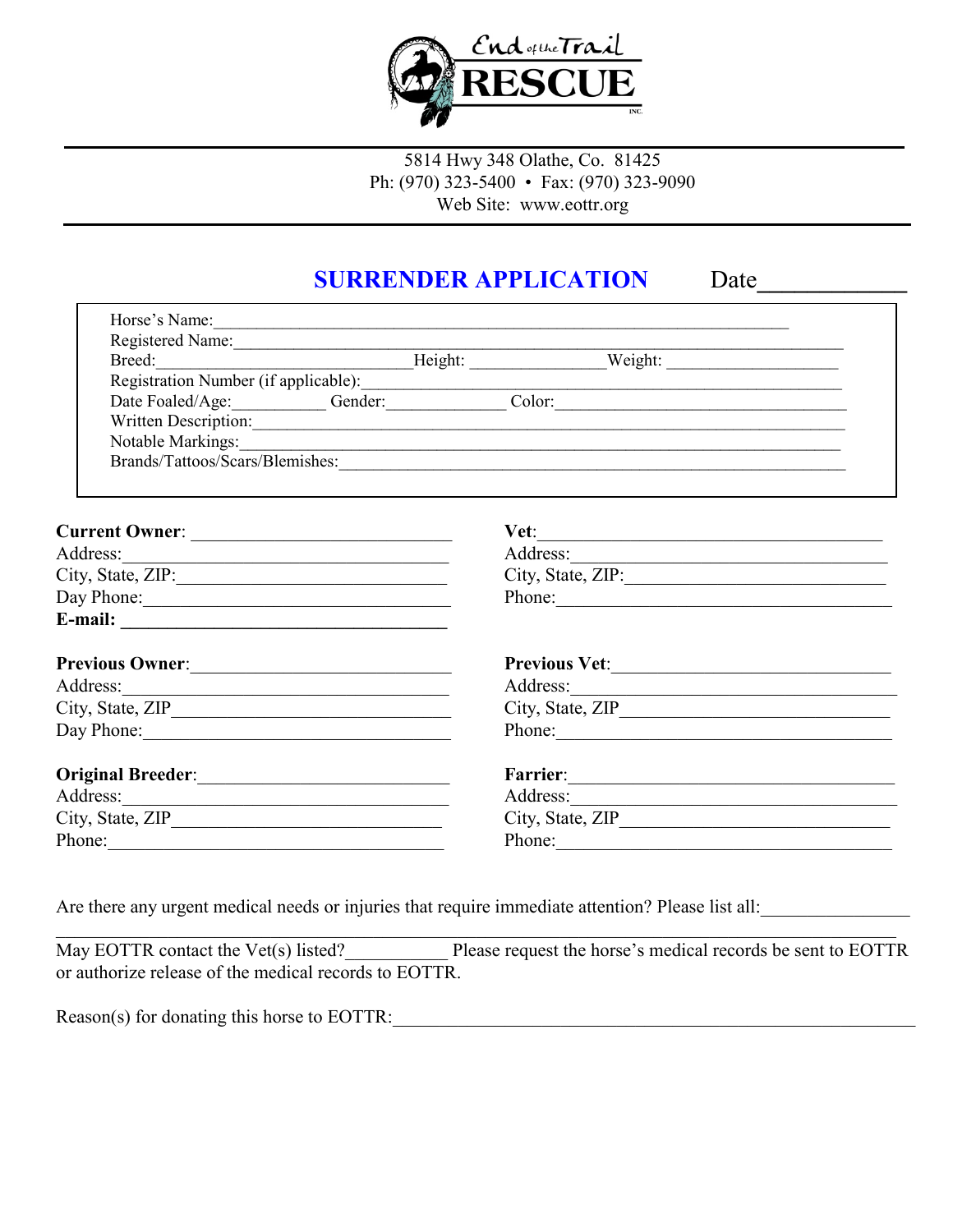#### A) YOUR HORSE'S HISTORY

Please attach additional written information about your horse's history. Providing EOTTR with this personal information will benefit and aid in finding the most suitable adoptive home for your horse. Your time and attention is greatly appreciated and is extremely helpful.

## B) HEALTH

| Comments:<br><u> 1989 - Johann John Stein, markin fizik eta idazlear (</u>                                                                                                                                                            |  |
|---------------------------------------------------------------------------------------------------------------------------------------------------------------------------------------------------------------------------------------|--|
| Last vaccination date: Vaccines: Vaccines: Vaccines: Vaccines: Vaccines: Vaccines: Vaccines: Vaccines: Vaccines: Vaccines: Vaccines: Vaccines: Vaccines: Vaccines: Vaccines: Vaccines: Vaccines: Vaccines: Vaccines: Vaccines:        |  |
| Last worming date:<br>Wormer:                                                                                                                                                                                                         |  |
| Last vet call date:                                                                                                                                                                                                                   |  |
|                                                                                                                                                                                                                                       |  |
|                                                                                                                                                                                                                                       |  |
| Current medications/special care<br>How often: Why: Why: Why: Please list all known medical problems/conditions (allergies, spavins, navicular, broken bones, heaves,                                                                 |  |
|                                                                                                                                                                                                                                       |  |
|                                                                                                                                                                                                                                       |  |
|                                                                                                                                                                                                                                       |  |
| C) BREEDING                                                                                                                                                                                                                           |  |
| If horse is a mare, has she ever been bred? How many foals? Last                                                                                                                                                                      |  |
|                                                                                                                                                                                                                                       |  |
| If horse is a gelding, when was he gelded?                                                                                                                                                                                            |  |
|                                                                                                                                                                                                                                       |  |
| D) FARRIER                                                                                                                                                                                                                            |  |
| Last farrier call date: Shod? Trimmed? Type of shoes:                                                                                                                                                                                 |  |
| Corrective shoes or devices? Reason for corrections:                                                                                                                                                                                  |  |
| E) FEEDING                                                                                                                                                                                                                            |  |
| Current feeding pattern: Pasture: Type: Type: Hours per day:                                                                                                                                                                          |  |
| Hay type: Amount: Frequency: Frequency:                                                                                                                                                                                               |  |
|                                                                                                                                                                                                                                       |  |
| Supplements or special feed?<br><u> and</u> the contract of the contract of the contract of the contract of the contract of the contract of the contract of the contract of the contract of the contract of the contract of the contr |  |
|                                                                                                                                                                                                                                       |  |
| F) SHELTER                                                                                                                                                                                                                            |  |
|                                                                                                                                                                                                                                       |  |
|                                                                                                                                                                                                                                       |  |
| Comments:<br>Pasture only: Stall: Run: Turnout: Hours per day:                                                                                                                                                                        |  |
|                                                                                                                                                                                                                                       |  |
| G) TRAILERING                                                                                                                                                                                                                         |  |
| Comments:                                                                                                                                                                                                                             |  |
| Has the horse ever been trailered? Does the horse load                                                                                                                                                                                |  |
| easily?                                                                                                                                                                                                                               |  |
| easily?<br>How do you load the horse if there are                                                                                                                                                                                     |  |
|                                                                                                                                                                                                                                       |  |
| problems?<br>Trailer type used: Stock:_______ Side-by-side:________ Slant:_______ Other:______                                                                                                                                        |  |
| H) BEHAVIOR                                                                                                                                                                                                                           |  |
| Comments:                                                                                                                                                                                                                             |  |
|                                                                                                                                                                                                                                       |  |